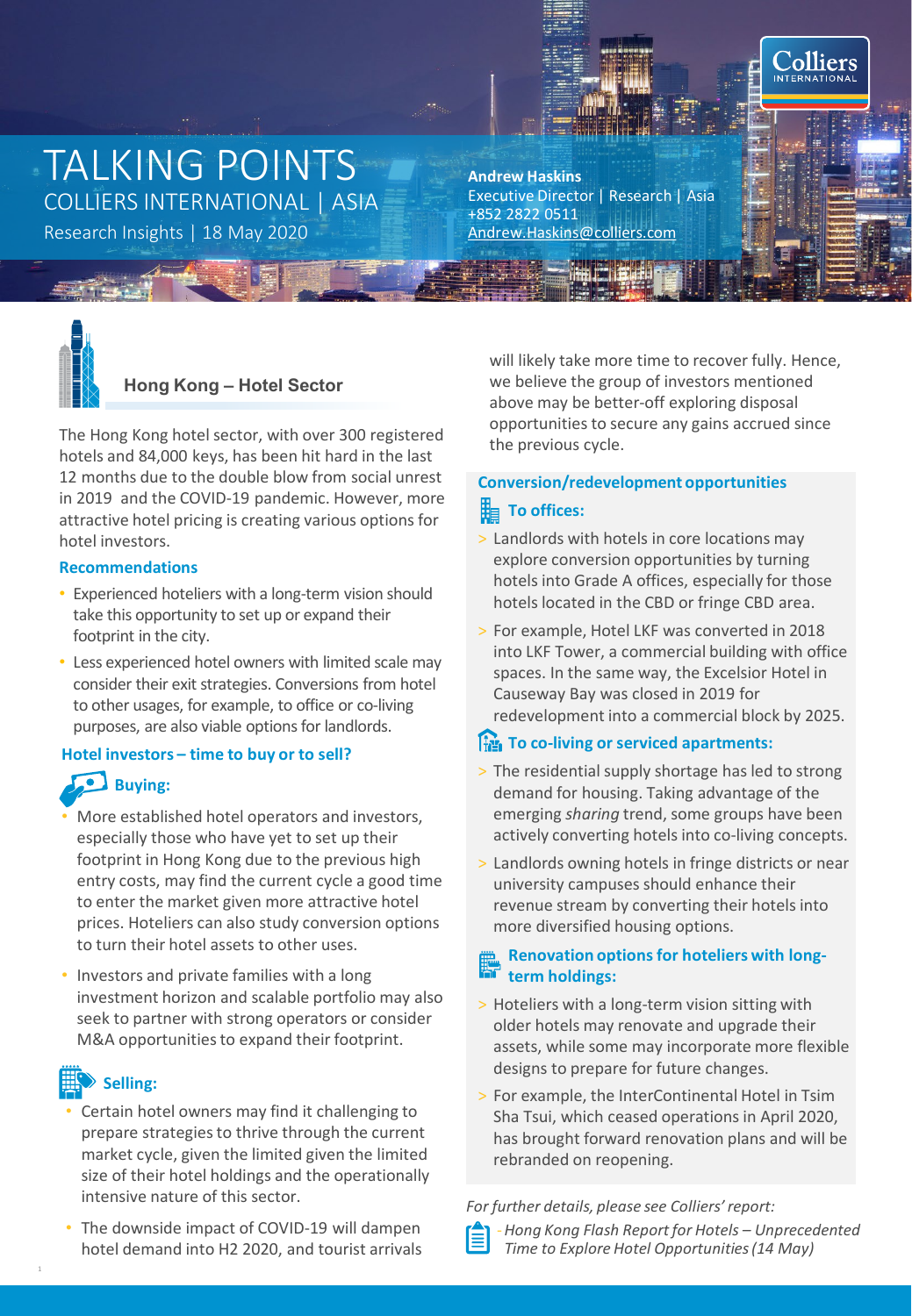

The partial lockdown of workplaces due to the COVID-19 pandemic warrants an increased thrust on health and wellness, both by developers and occupiers.

### **Recommendations**

- Developers must formulate a back-to-work framework and draft standard operating protocols (SOPs) to maintain and enhance tenant confidence.
- As the CDC $1$  recommends six-foot distancing between individuals, we suggest occupiers to rearrange existing workplace density by measures such as assigning alternate seats and drawing up employee movement routes.
- We recommend developers to study real time data on space usage in buildings' common areas, to understand which areas are dense at specific time periods and identify options to repurpose the space.

# **Developers should invest in high performance buildings (HPB)**



#### Source: Colliers International

# **Benefits to occupiers from high performance buildings (HPB)**



*For further details, please see Colliers' report:* -*India Flash Report – In Pursuit Of Health And Wellness (15 May)*



# **Philippines – Post COVID-19 Outlook and Strategies**

The Philippine economy contracted by 0.2% in Q1 2020, ending 84 consecutive quarters of growth. While the Philippine central bank is projecting a 0.8% contraction in 2020 it expects a sharper rebound in 2021 with a growth rate of 7.8%.

### **Recommendations for both landlords and tenants**

- Working with existing tenants to provide flexible lease terms
- Highlighting wellness features of office buildings
- Offering flexible lease terms for condominium buyers
- Expanding offline-to-online retail strategies
- Ramping up marketing efforts to recapture retail demand

### *For further details, please see Colliers' report:*

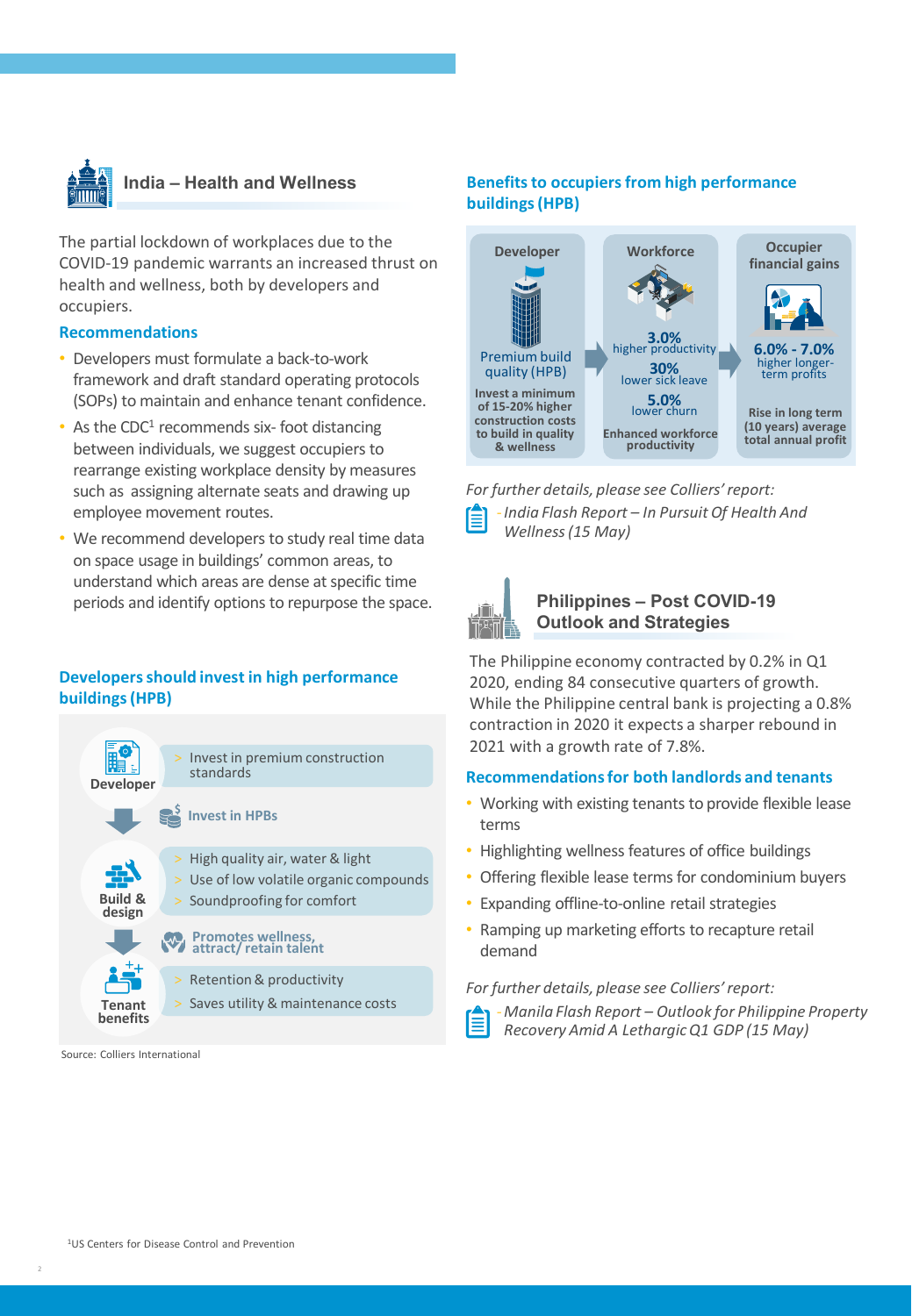

# **Australia: Offices, Industrial**

# **Office**

The Australian Office Leasing team, in conjunction with Research, have been collecting detailed data in the movement of our key market activity indicators – enquiry, inspections and deals.

- **Enquiries** enquiry levels are down by 2.4% YTD from 2019 (up to week beg 4th May 2020). However, the Sydney CBD saw an increase in enquiry levels over the week beg 4th May which is the highest level of enquiry in 7 weeks (since week beg 16th March).
- **Inspections** Inspections have been steadily increasing week-on-week since a low in the week beginning 6th April 2020. Surprisingly, 94% of inspections since the week beginning 16th March have been physical as opposed to virtual inspections.
- **Deal Movement**  The majority of deals were cancelled around the week of the 23rd and 30th of March. Most new deals activity was recorded last week, the week of the 4th May, and most postponed deals were recorded the week of the 6th April.

According to results released from Bates Smart on its recent remote working survey, 74% of respondents feel as productive working remotely as in the office; however, 84% miss the social connection and face-toface interaction they get from their colleagues in the office. However, only 17% said they would give up their dedicated desk in the office in return for greater flexibility in working remotely.

## **Industrial**

- Goodman has seen an increase in demand for both temporary and permanent space from customers in the food, consumer goods and logistics sectors, particularly related to e-commerce operators and those transitioning to online. Similarly, the vacancy rate within their portfolio is low at 2.5%.
- 7-Eleven Australia has partnered with cold storage logistics provider Emergent Cold to scale and expand their delivery network. The partnership will see 7- Eleven stores take daily deliveries of ambient and frozen foods as opposed to its previous frequency of weekly deliveries.
- Despite airports being largely shut, there have been approximately 50 flights a day of passenger planes filled only with freight leaving and arriving in Australia over the past week. For the industrial and logistics market, this has enabled supply chains to remain open.

*For further details, please see Colliers' report:* -*Colliers Radar – Weekly Real Estate Update (15 May)*